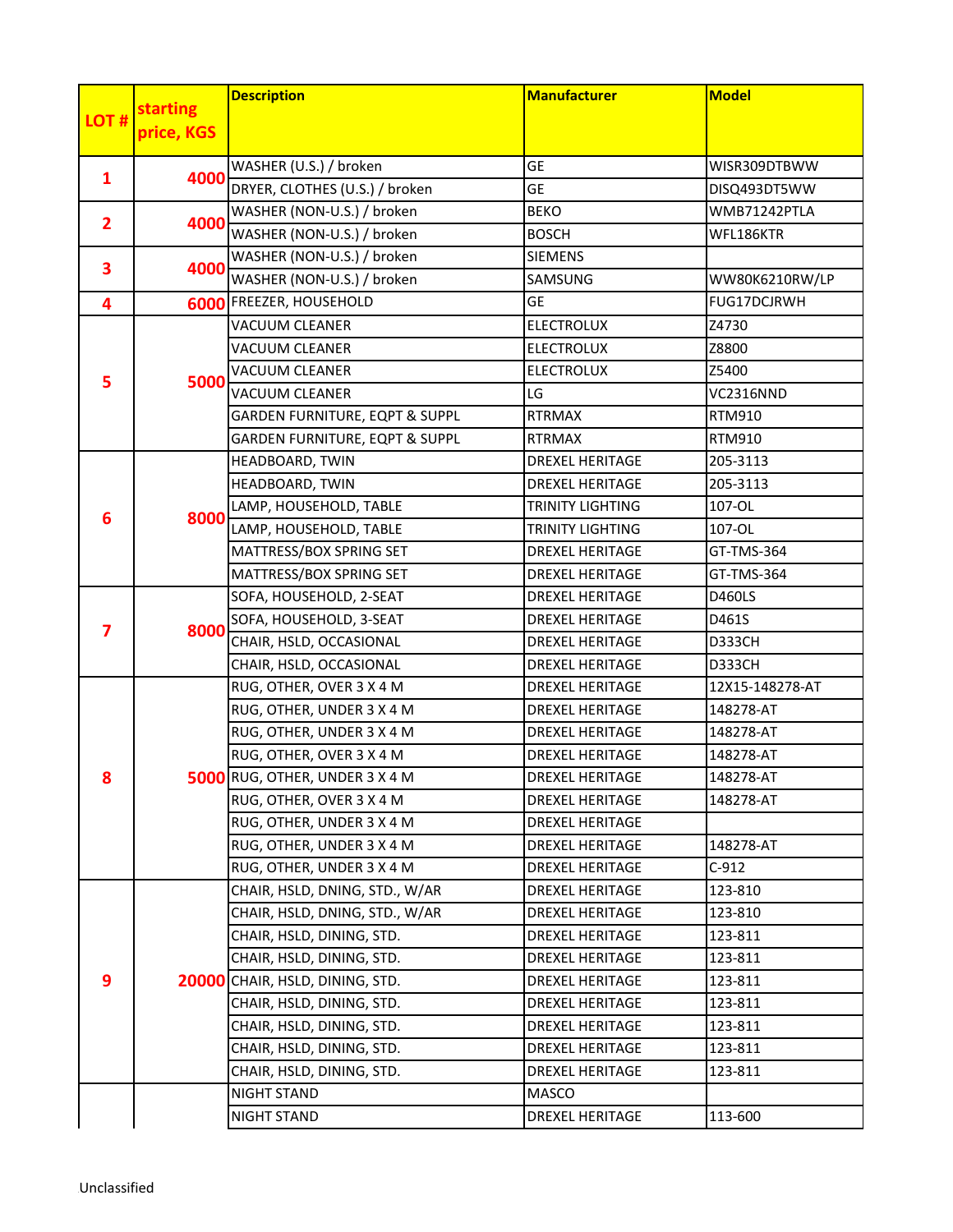|    |       | HEADBOARD, QUEEN                 | <b>DREXEL HERITAGE</b> | 113-552                  |
|----|-------|----------------------------------|------------------------|--------------------------|
| 10 | 10000 | RUG, OTHER, OVER 3 X 4 M         | <b>DREXEL HERITAGE</b> | $C-1215$                 |
|    |       | MATTRESS, QUEEN, SOFT            |                        |                          |
|    |       | <b>BOX SPRING, QUEEN</b>         | <b>DREXEL HERITAGE</b> |                          |
|    |       | <b>NIGHT STAND</b>               | <b>DREXEL HERITAGE</b> | 205-1410                 |
|    |       | TABLE, HOUSEHOLD, END            | <b>DREXEL HERITAGE</b> | 133-320                  |
| 11 |       | 10000 TABLE, HOUSEHOLD, END      | <b>DREXEL HERITAGE</b> | 133-320                  |
|    |       | CHAIR, HSLD, OCCASIONAL          | <b>DREXEL HERITAGE</b> | D331-CH-20106-52         |
|    |       | CHAIR, HSLD, OCCASIONAL          | <b>DREXEL HERITAGE</b> | D331-CH-20106-52         |
| 12 | 10000 | HOSPITALITY ITEMS, PILLOWS, USED |                        |                          |
|    |       | HEADBOARD, TWIN                  | <b>DREXEL HERITAGE</b> | 205-3113                 |
|    | 8000  | HEADBOARD, TWIN                  | <b>DREXEL HERITAGE</b> | 205-3113                 |
| 13 |       | MATTRESS, TWIN, SET              | <b>DREXEL HERITAGE</b> | GT-TMS-364               |
|    |       | MATTRESS, TWIN, SET              | <b>DREXEL HERITAGE</b> | <b>GT-TMS-364</b>        |
|    |       | RUG, OTHER, UNDER 3 X 4 M        | DREXEL HERITAGE        | $C-912$                  |
|    |       | RUG, OTHER, UNDER 3 X 4 M        | <b>DREXEL HERITAGE</b> | CARPET9X12-148278-<br>AT |
| 14 |       | 5000 RUG, OTHER, UNDER 3 X 4 M   | <b>DREXEL HERITAGE</b> | 148278-AT                |
|    |       | RUG, OTHER, UNDER 3 X 4 M        | <b>DREXEL HERITAGE</b> | 148278-AT                |
|    |       | RUG, OTHER, UNDER 3 X 4 M        | <b>DREXEL HERITAGE</b> | 148278-AT                |
|    |       | RUG, OTHER, UNDER 3 X 4 M        | DREXEL HERITAGE        |                          |
|    |       | HEADBOARD, TWIN                  | <b>DREXEL HERITAGE</b> | 205-3113                 |
| 15 |       | <b>BOX SPRING, TWIN</b>          | <b>DREXEL HERITAGE</b> | GT-TB-364                |
|    |       | <b>BOX SPRING, TWIN</b>          | <b>DREXEL HERITAGE</b> |                          |
|    |       | <b>BOX SPRING, TWIN</b>          | <b>DREXEL HERITAGE</b> | GT-TB-364                |
|    |       | 12000 MATTRESS, TWIN, SOFT       | <b>DREXEL HERITAGE</b> |                          |
|    |       | MATTRESS, TWIN, SOFT             | <b>DREXEL HERITAGE</b> |                          |
|    |       | MATTRESS, TWIN, SOFT             |                        |                          |
|    |       | MATTRESS, TWIN SET               |                        |                          |
|    |       | MATTRESS, TWIN SET               | <b>DREXEL HERITAGE</b> | GT-TMS-364               |
|    |       | <b>DVD PLAYER</b>                | LG                     | DP132                    |
|    |       | Electric typewriter - 1EA        | <b>BROTHER</b>         |                          |
|    |       | FILE CABINET, 2-drawer           |                        |                          |
|    |       | FILE CABINET, 5-drawer           |                        |                          |
|    |       | Flatbed scanner v500 - 1EA       | <b>EPSON</b>           |                          |
|    |       | Hazmat training suit - 1EA       |                        |                          |
|    |       | Heat sealer - 1EA                |                        |                          |
|    |       | Laser printer - 2EA              | LEXMARK                |                          |
|    |       | Miscellaneous IT equipment       |                        |                          |
|    |       | Monitor - 1ea                    | <b>NEC</b>             |                          |
|    |       | PRINTER, MULTIFUNCTION           | CANON                  | MF4550d                  |
| 16 |       | 15000 PRINTER, MULTIFUNCTION     | <b>EPSON</b>           | C462H                    |
|    |       | Rubber floor/cargo mat - 1EA     |                        |                          |
|    |       | SAFE                             | <b>TOPAZ</b>           | <b>BS-D510</b>           |
|    |       | SAFE, Metal scrap                | VALBERG                | FRS49EL                  |
|    |       | SAFE, Metal scrap                | VALBERG                | FRS49EL                  |
|    |       | SAFE, Metal scrap                | <b>TOPAZ</b>           | <b>BS-K670</b>           |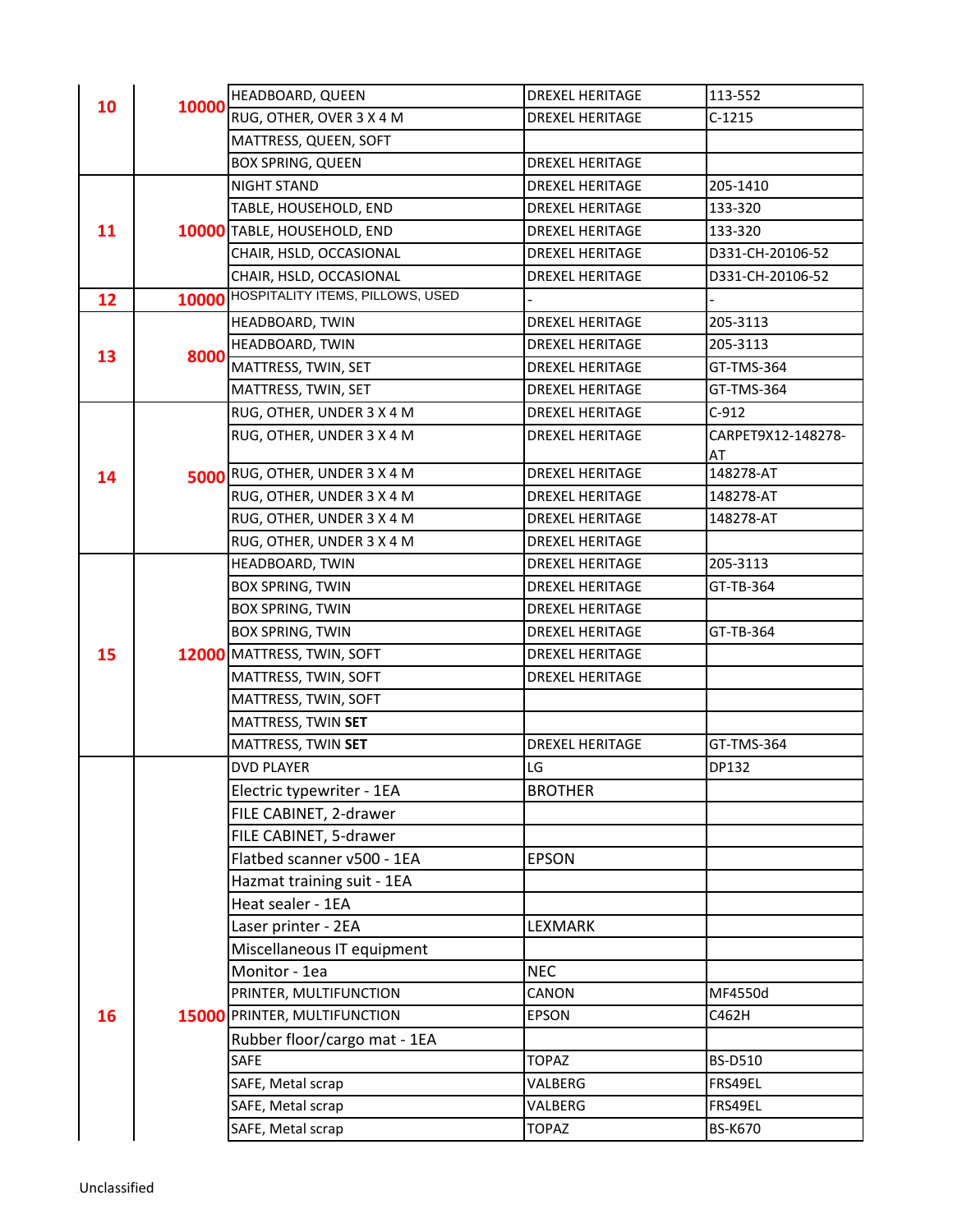|    |      | <b>SHREDDING MACHINE</b>                  | PRO Intellect Technology | <b>KGB4012C</b> |
|----|------|-------------------------------------------|--------------------------|-----------------|
|    |      | Step-down transformers - 1ea              | <b>SUNKAX</b>            |                 |
|    |      | <b>UPS</b>                                | <b>APC</b>               | <b>SMT750I</b>  |
|    |      | <b>UPS</b>                                | <b>APC</b>               | <b>SMT750I</b>  |
|    |      | UPS - 3EA                                 | <b>APC</b>               |                 |
|    |      | Voltage stabilizer - 1ea                  |                          |                 |
| 17 |      | WARDROBE, LARGE                           | <b>MASCO</b>             | 1031-804        |
|    | 4000 | WARDROBE, WALL UNIT                       | X                        |                 |
|    |      | CHEST, BUREAU, STANDARD                   | <b>DREXEL HERITAGE</b>   | 113-430         |
| 18 |      | 8000 MATTRESS, QUEEN, (BOX SPRING)        | <b>DREXEL HERITAGE</b>   | GT-QMS-364      |
|    |      | MATTRESS, QUEEN, SOFT                     |                          |                 |
|    |      | GARDEN FURNITURE, EQPT & SUPPL            | <b>RTRMAX</b>            | RTM910          |
|    |      | VACUUM CLEANER                            | <b>ELECTROLUX</b>        | Z5400           |
|    |      | HEATER, SPACE, ELECTRIC                   | <b>PHILIPS</b>           | HD3446          |
| 19 | 2000 | Humidifier - 2ea                          |                          |                 |
|    |      | Chair, hsld, garden - 1ea                 |                          |                 |
|    |      | Table, garden - 1ea                       |                          |                 |
| 20 |      | 4000 CAMERA, DIGITAL                      | SONY                     | <b>ILCE-600</b> |
|    |      | Ipad - Disposed(BISHK190140)              |                          |                 |
| 21 |      | 5000 Smartphone - 2ea                     | Samsung                  |                 |
|    |      | Smartphone - 6ea                          | Apple                    |                 |
| 22 |      | 2000 Cellphone - 21ea                     | Nokia, Samsung           |                 |
| 23 |      | CPU, Mainframe - 1ea                      | <b>HP</b>                | <b>FM065UT</b>  |
|    |      | KVM Switch - 1ea                          | Raritan                  | CS8R            |
|    |      | 3000 KVM Switch - 1ea                     | Raritan                  | DKX3-108        |
|    |      | CPU, Mainframe - 1ea                      | HP                       | <b>D3J37UT</b>  |
|    |      | CPU, Mainframe - 1ea                      | <b>HP</b>                | <b>F1L02UT</b>  |
| 24 |      | AIR CONDITIONER, HEATING/COOLI            | <b>BAILU HOME</b>        | BPHS-09H        |
|    |      | FAN, TABLE, grey                          | WINDCHASER               | KD-TB-16T       |
|    |      | Boots summer - 7pr                        | "Skid buster"            |                 |
|    |      | Boots summer - 7pr                        | "Thorogood"              |                 |
|    |      | Locker - 3set(2x6, 1x4)                   |                          |                 |
|    |      | Cartridge - 1ea                           |                          |                 |
|    |      | 10000 Car seat cover(Avtomassazher) - 6ea |                          |                 |
|    |      | Fan, floor - 3ea                          |                          |                 |
|    |      | Electrical extension cord - 1ea           |                          |                 |
|    |      | Floodlight - 4ea                          |                          |                 |
|    |      | Plafond - 5ea                             |                          |                 |
|    |      | Lamp - 111ea                              |                          |                 |
|    |      | Cable (white) - 2ro                       |                          |                 |
|    | 6000 | Laptop / broken                           | Dell                     | Latitude E6330  |
|    |      | Laptop / broken                           | Dell                     | Latitude E6330  |
| 25 |      | Laptop / broken                           | Dell                     | Latitude E6330  |
|    |      | Desktop / broken                          | Dell                     | OptiPlex 990    |
|    |      | Desktop / broken                          | Dell                     | OptiPlex 990    |
|    |      | Desktop / broken                          | Dell                     | OptiPlex 990    |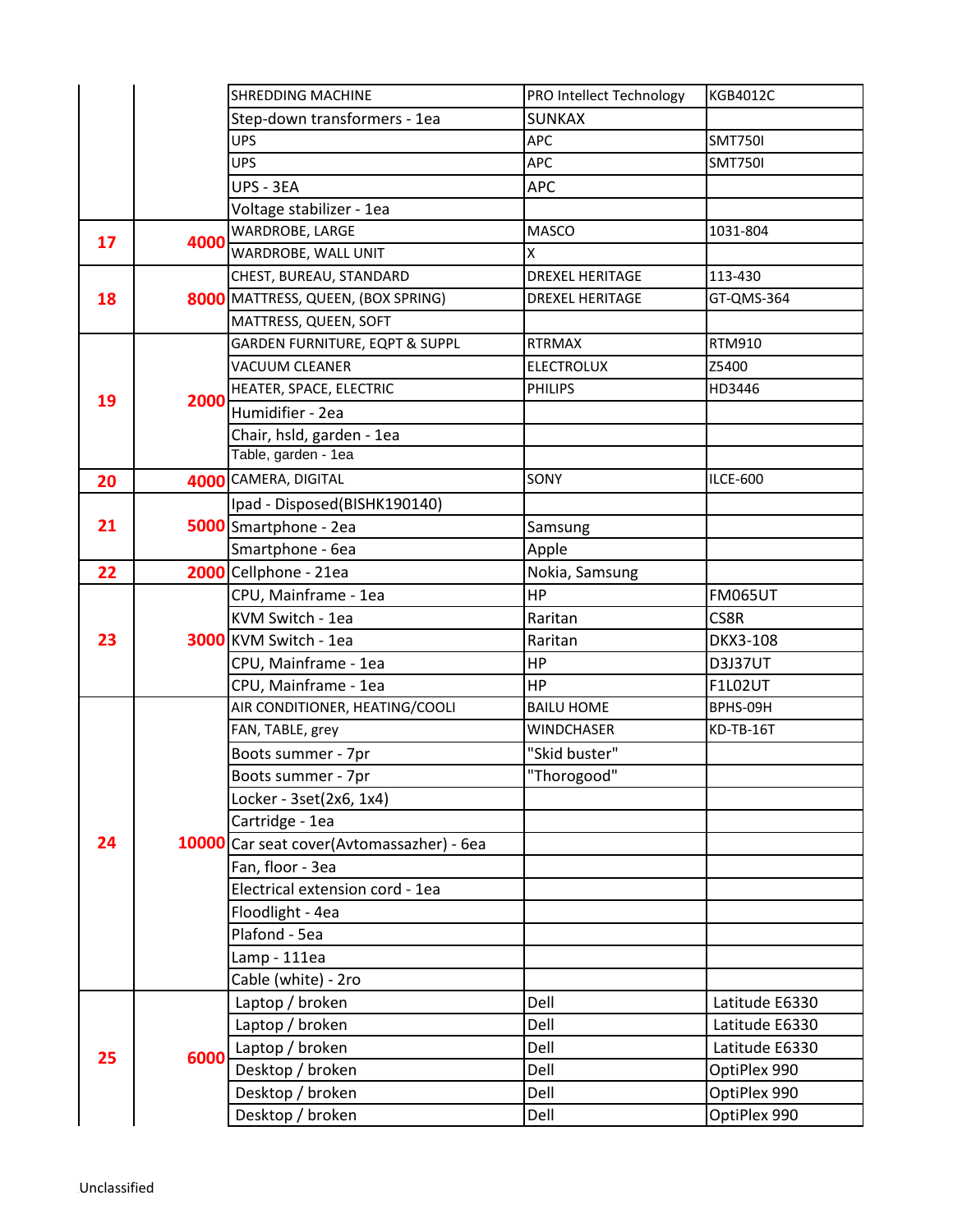|     |             | <b>ELECTRICAL power inverter</b>              | <b>GOAL ZERO</b>       | <b>YETI 1250</b> |
|-----|-------------|-----------------------------------------------|------------------------|------------------|
|     |             | DISPLAY, LCD MONITOR                          | SAMSUNG                | SA450            |
|     |             | DISPLAY, LCD MONITOR                          | SAMSUNG                | SA450            |
|     |             | <b>DVD PLAYER</b>                             | AIVOL                  | ADP5800HU        |
|     |             | <b>VACUUM CLEANER</b>                         | <b>BOSCH</b>           | BSGL2MOV31/09    |
|     |             | LED, Lantern - 2ea                            |                        |                  |
|     |             | Chair, cafeteria(NEC) - 1ea                   |                        |                  |
| 26  | 2000        | Rack, cafeteria, plates(NEC) - 1ea            |                        |                  |
|     |             | Lamp, office, desk(NEC) - 1ea                 |                        |                  |
|     |             | Chair, event, folding, black - 1ea            |                        |                  |
|     |             | Badge holder, rolling - 2ea                   |                        |                  |
|     |             | Mailbox, mettalic - 1ea                       |                        |                  |
|     |             | Battery, valve regulated, rechargeable -      | <b>RITAR</b>           | RA 12-100        |
|     |             | 2ea                                           |                        |                  |
|     |             | <b>ROUTER</b>                                 | TP-LINK                | TL-WR941ND       |
|     |             | <b>UPS</b>                                    | APC                    | BR500CI-RS       |
|     |             | <b>UPS</b>                                    | APC                    | <b>BK650-AS</b>  |
|     |             | <b>UPS</b>                                    | <b>APC</b>             | <b>BK650-AS</b>  |
| 27  | 3000        | <b>UPS</b>                                    | <b>APC</b>             | BR500CI-RS       |
|     |             | DISPLAY, LCD MONITOR                          | SAMSUNG                | 943BT            |
|     |             | <b>UPS</b>                                    | APC                    | BR500CI-RS       |
|     |             | DISPLAY, LCD MONITOR                          | SAMSUNG                | SYNCMASTER SA450 |
|     |             | Chair, office - 7ea, broken                   |                        |                  |
| 28  |             | <b>5000 DESKTOP CONVERTERS, 16 EA</b>         | VICTORTECH             | DC200            |
|     |             | Container, plastic - 2ea                      | <b>ECSCASE</b>         |                  |
|     |             | Plexiglass, remainings - 2 sets               |                        |                  |
|     |             | Mailbox - 6 blocks x 4 cells                  | Salsbury               |                  |
|     |             | PHONE, LANDLINE - 1 EA                        | <b>TESAN</b>           | TK-4050          |
|     |             | PHONE, LANDLINE - 1 EA                        | PANASONIC              | KX-TS5MX         |
| 29  | 10000       | 2000 TONER CARTRIDGES, MISCCELANEOUS - 39 EA. |                        |                  |
|     |             | MARKER BOARD, DRY ERASE, 24 x 36"             |                        |                  |
|     |             | Wall mount, adjustable for AV components -    | <b>SKILLCRAFT</b>      |                  |
|     |             | 11ea                                          | VideoSecu              | MDVD02           |
|     |             | WARDROBE, LOCAL                               | <b>LOCAL</b>           |                  |
| 30  |             | <b>WARDROBE, LOCAL</b>                        | <b>LOCAL</b>           |                  |
|     |             | <b>WARDROBE, LOCAL</b>                        | <b>LOCAL</b>           |                  |
|     |             | WARDROBE, LOCAL                               | <b>LOCAL</b>           |                  |
|     |             | CHAIR, WING                                   | <b>DREXEL HERITAGE</b> |                  |
|     |             | <b>RUG</b>                                    | <b>DREXEL HERITAGE</b> |                  |
|     |             | RUG                                           | <b>DREXEL HERITAGE</b> |                  |
|     | 10000 CHAIR | LAWN MOWER, ELECTR, NO CORD                   |                        |                  |
|     |             | <b>CHAIR</b>                                  | <b>DREXEL HERITAGE</b> |                  |
| 31  |             |                                               | <b>DREXEL HERITAGE</b> |                  |
|     |             | SOFA, HOUSEHOLD, 2-SEAT                       | <b>DREXEL HERITAGE</b> |                  |
|     |             | <b>CHAIR</b>                                  | <b>DREXEL HERITAGE</b> |                  |
| 101 |             | 10000 Konica Minolta Legasy - Copier Mashine  | Konica                 | Bizhub751        |
|     |             |                                               |                        |                  |